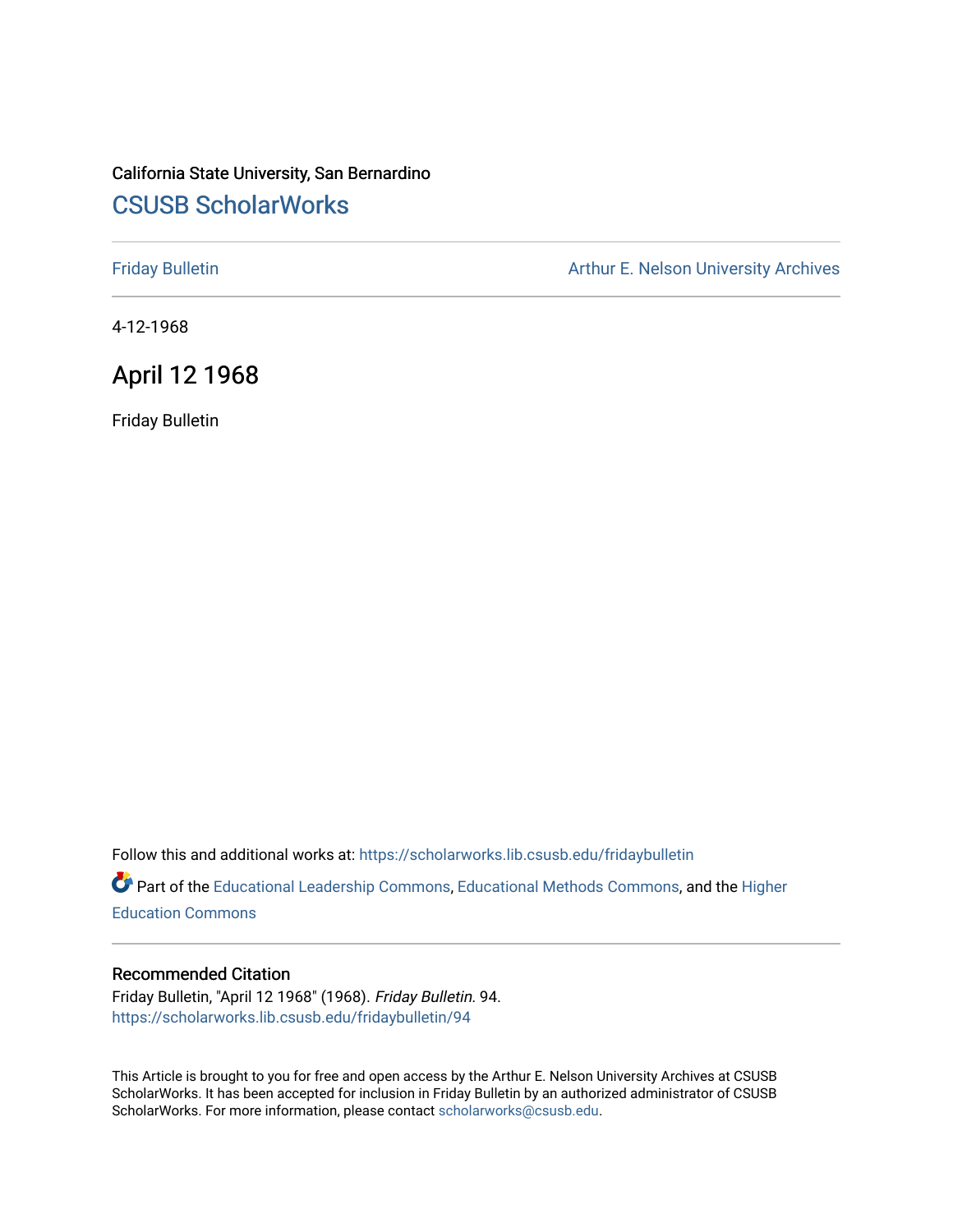# CALIFORNIA STATE COLLEGE

## AT SAN BERNARDINO

**April 12, 1968** 

# The **BULLETIN**

**CAP AND GOWN Orders for cap and gown rentals will be taken ORDERS TO BE Friday, April 19 at the Bookstore. Graduating TAKEN APRIL 19 seniors, faculty members and others who will be participating in the ceremony will be measured** 

**for cap and gowns on that date. Cost is less if ordered April 19. Late orders will be taken until April 30.** 

**Tuesday, April 30, will be the deadline for placing orders for cap and gown rentals.** 

**Orders for graduation announcements will be taken at the Bookstore on April 19, at a cost of \$.20 each.** 

**\*\*\*** 

**SCIENTISTS LOOK The two science buildings will be officially TO 21st CENTURY opened on April 26-27, during a two-day lecture IN CAMPUS TALKS series featuring nationally known speakers.** 

**Theme of the ceremonies will be "Scientists Look to the 21st Century-"** 

**Dr. Irving S. Bengelsdorf, Science Editor of the Los Angeles Times, will speak at 8 p.m. Friday, April 26, on "Communications and the Future."** 

**Dr. Robert L. Metcalf. Professor of Entomology at UC Riverside, will speak at 10:30 a.m. Saturday, April 27, on "Challenges of Applied Biology."** 

**Dr. Harrison Brown. Professor of Chemistry and Professor of Science and Government at Cal Tech, will speak at 1:30 p.m. Saturday, April 27, on "Research and Man's Future."** 

**The three guest lecturers will participate at 3 p.m. April 27 in a panel discussion on "Science and General Education," chaired by Dr. Gerald M. Scherba, Dean of Academic Affairs.** 

**All College faculty, staff and students are invited to attend. There is no admission charge.**   $***$ 

**The Rev. Martin Luther King was honored in a memorial service held on campus last Friday. Offices and classes were closed for an hour as Dr. Gerald Scherba led a ceremony in tribute to the late Dr. King.**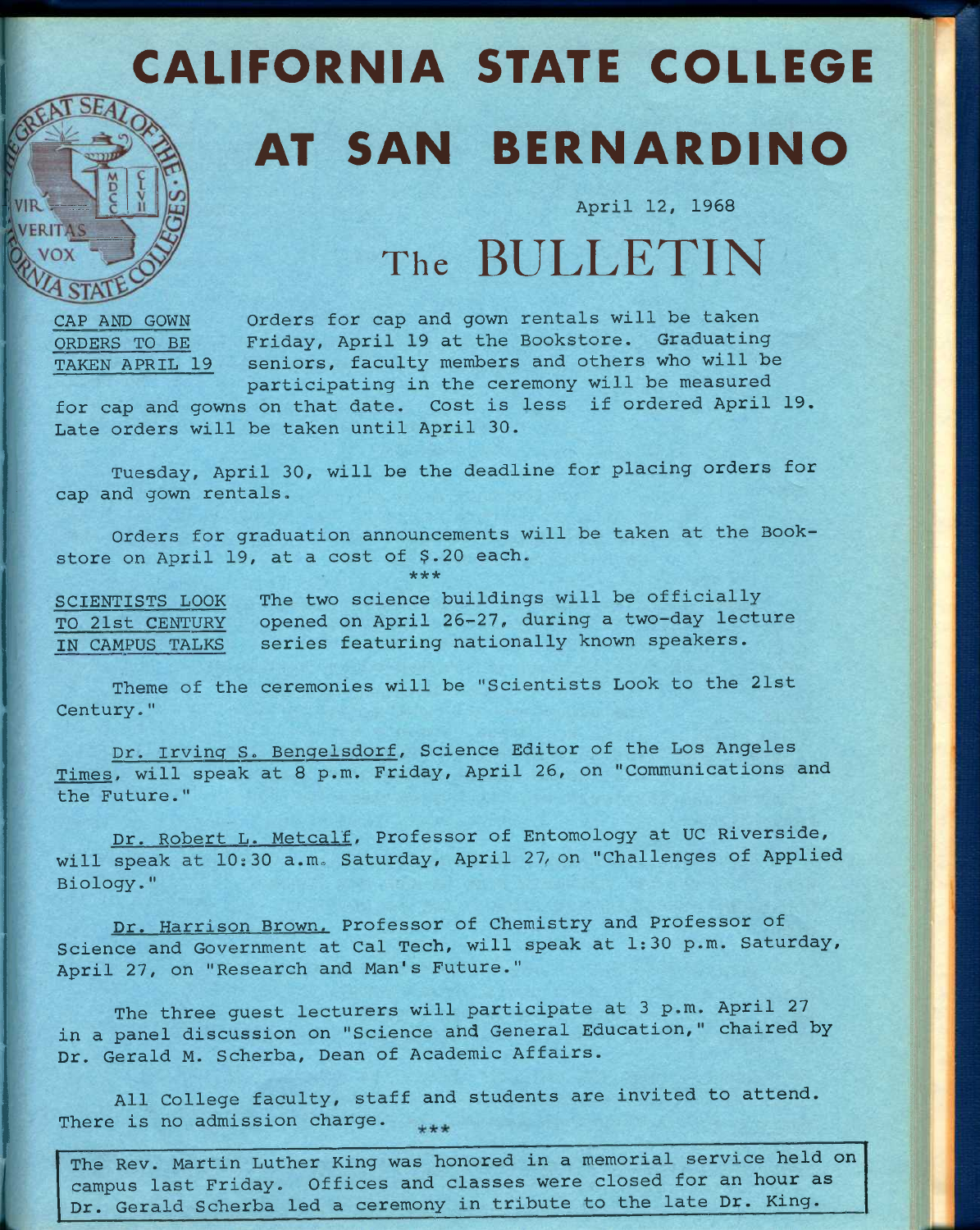**CLES! TO ECHO** FOR FLAMENCO FLAMING DUO

**A talented flamenco guitarist and dancer will present two performances at the College's Noon Series next Tuesday, April 16,** 

**Jim Owen and Arlene Acuna, well-known in the San Bernardino and Riverside area as exciting flamenco artists, will make two appearances for the Noon Series in PS-10. The first performance will be at 11:30 and will be repeated at 12:30.** 

**The flamenco mood will be set next week with exhibits of cultural objects representing Spain, Mexico and many South American countries on display in the PS Building showcase.** 

**Sigma Delta Pi, Spanish honor society, cooperated with the Lectures and Public Affairs Committee to bring the flamenco program to Cal State San Bernardino. The organization has also made arrangements to have a collection of Spanish books on display in the Library. \*\* \*** 

**THETA PSI OMEGA PLANS FASHION SHOW**  **The second annual Spring Fashion Show sponsored by Theta Psi Omega, women's service club, will be held Tuesday, April 16. Proceeds from the annual affair will go to assist a school or some needy organization.** 

**Funds raised last year went to buy atlases for the Mt. Vernon Elementary School.** 

**Featuring the theme, "Happiness Is . . ", the fashion show is scheduled for the Valencia Room at the May Company, at 7:00 p.m. Donations are \$1.50 and tickets may be obtained from members of the club.** 

**Models from the college staff as well as students will participate. They are Birdene Lewis, Doris Scott, Corky Moffett, Jonni Reay, Stephanie Fehn, Ruth Davis, Judy Roussel, Connie O'Braun, Linda Meza, Linda Stantrach, Jeff Shulman, and Jerry Rohde. \*\*\*** 

CONGRATULATIONS! The College offers its congratulations to two staff members who were married during the past week: **Gary Evans (Accounting) married the former Miss Patricia Randies of Upland last Saturday.**  Ruth Babb (Physical Plant) was married to E. K. Jackson of Cucamonga **last Friday evening.** 2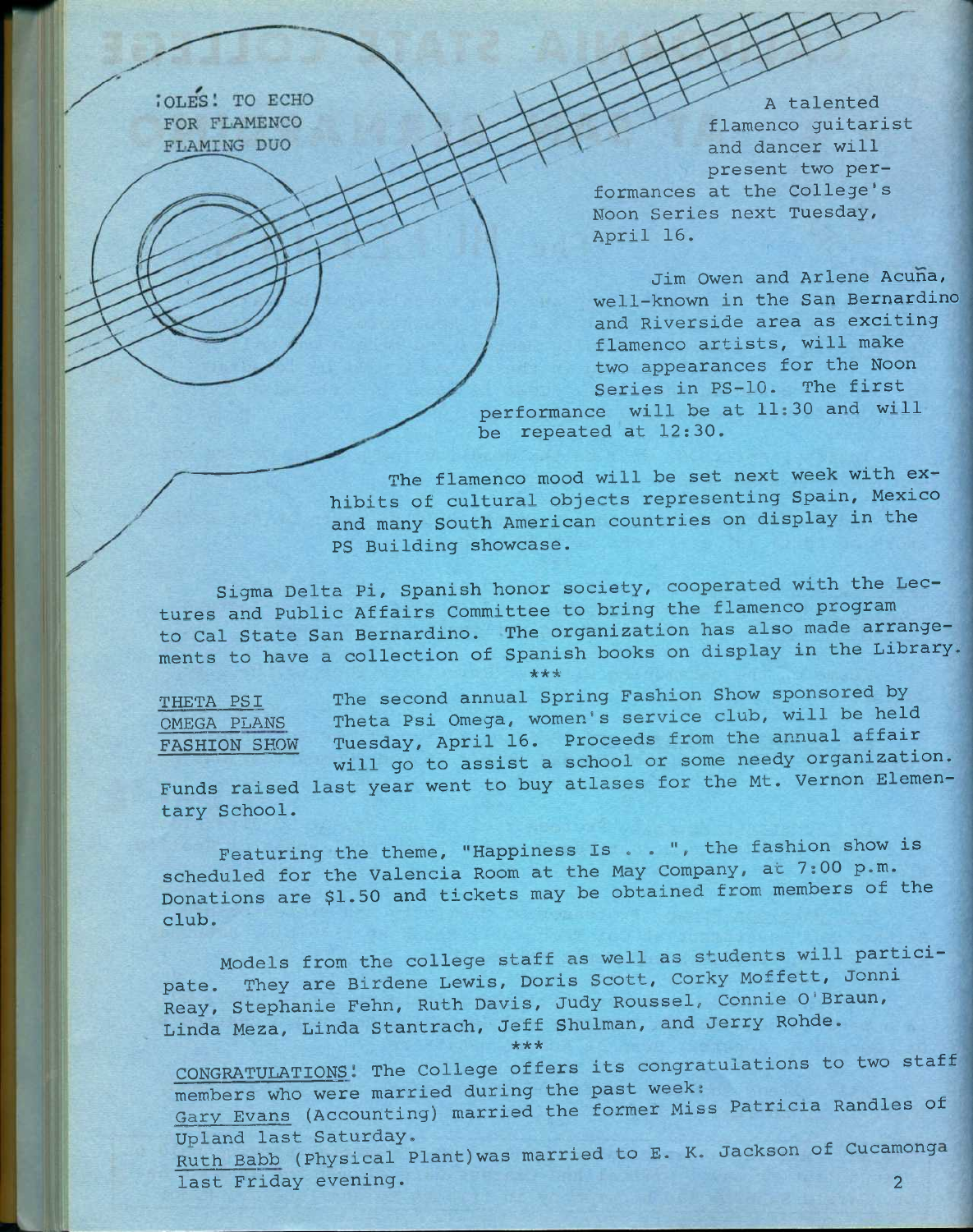**"FUND FOR EMILY" Word has been received from Sonoma State College NETS \$15,000 that the fund for Emily Putney, wife of Sonoma State art professor, netted over \$15,000. Sonoma** 

**extends their thanks on behalf of the Putneys to all who responded. \* \* \*** 

MORE CONSTRUCTION Work has begun on the new permanent parking lot **STARTS ON CAMPUS just east of the present lots.** 

**The Physical Plant is building a temporary north-south access road from North Park Boulevard to the athletic area, in order to relieve congestion on other access roads.** 

**Meanwhile, construction continues on the science-building landscaping, the new gymnasium, and the swimming pool.** 

**ART EXHIBIT Professor William Haney will present an exhibit of SCHEDULED TO approximately 30 prints, representing the work of OPEN SUNDAY some of his students in the last two or three years.** 

**The prints will feature techniques used in wood cut, aquatint and softground, dry print, aquatint and hardground etching and silk screen.** 

**The display will open Sunday, April 14 and will remain open for approximately three weeks. Hours will be from 9:30 a.m. to 4 p.m.**  daily except Tuesday, in BS-101.

*•kie\** 

**\* \* \*** 

**VISITORS Congressman John Tunney visited the campus last Monday ON CAMPUS as a guest of the Young Democrats. Rep. Tunney spoke to an overflow crowd in the Student Lounge-**

**SILENT FILMS Some comedy classics of the silent screen -featuring MAKE COMEBACK Chaplin, Keaton, Langdon, Chase, and the Keystone Copswill be shown next Friday night, April 19, in the Physical Science lecture hall starting at 8 p.m.** 

**Gaylord Carter, famous theater organist, will accompany the film classics. Admission will cost \$1 for adults and 50 cents for children under 12. All college personnel, students, and their guests are invited.**   $+ + +$ 

**17 NEW COURSES Seventeen new courses will be offered during the OFFERED IN '68 1968 summer session. SUMMER SESSION** 

\*\*\*

**Business administration, economics and physical education courses will be offered this summer for the first time. Dates of the summer session are June 18-July 26. Formal admission to the College is not required to take summer courses. Cost is \$14 per credit hour and students may take either five or ten quarter hours of credit.** 

 $\overline{3}$